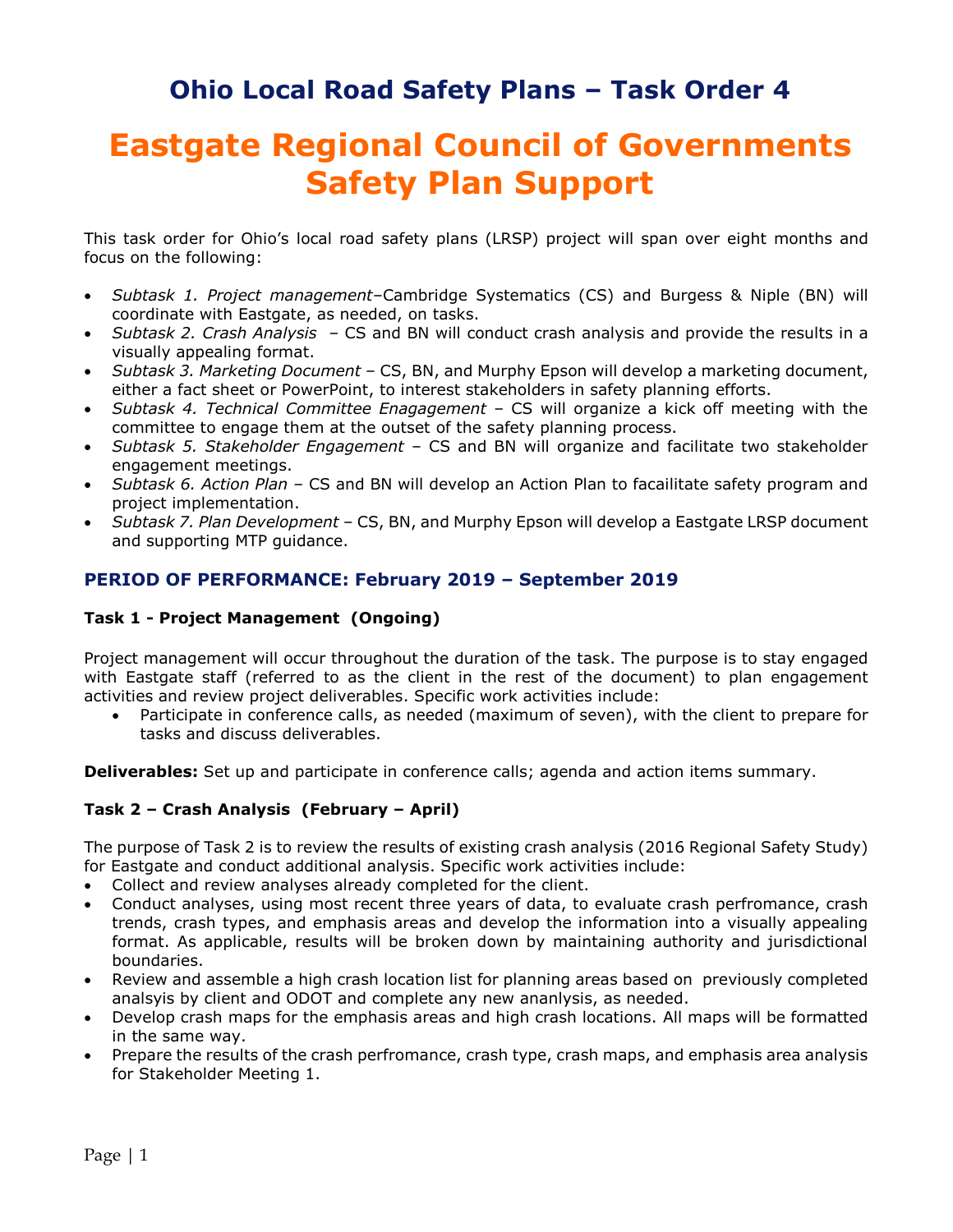**Deliverables:** Draft and final existing conditions report, inclusive of crash analysis results in formatted tables and figures and formatted crash density maps; and PowerPoint ready crash analysis results

#### **Task 3 – Marketing Document (February)**

The purpose of Task 3 is to develop a one to two page fact sheet or PowerPoint to energize and engage stakeholders in LRSP development. Specific work activities include:

- Develop a document or PPT outline for client approval
- Populate the document or PPT with text and figures/graphics
- Obtain feedback on the document or PPT at the Task 4, Policy Board kick off meeting
- Finalize document or PPT based on client approval and provide to client for use

**Deliverables:** Draft and final safety marketing flyer or PowerPoint

#### **Task 4 – Technical Committee Engagement (March)**

The purpose of Task 4 is to encourage buy-in and support from key transportation planning staff during the safety planning process and beyond. Specific work activities would include:

- In-person presentation to the committee on the importance of safety and elements of the LRSP. Input on desired outcomes, the marketing document, and stakeholder engagement.
- Meeting summary, focusing on key actions.

**Deliverables:** Draft and final presentation; draft and final meeting summary

#### **Task 5 – Stakeholder Engagement (Meeting 1 – April; Meeting 2 – June)**

The purpose of Task 5 is to organize and participate in two stakeholder engagement meetings. Specific work activities would include:

- Meeting 1 Plan Overview, Vision, Goals, Overview of Crash Performance, Emphasis Area Prioritization, Crash Map Review and Location/Issue Confirmation
	- $\circ$  Develop save the date email, to be transmitted to stakeholders, by the client
	- $\circ$  Develop meeting agenda and supporting materials, based on client input
	- o Attend and facilitate the meeting
	- o Develop meeting summary, focusing on key actions only
- Meeting 2 Strategy and Action Development, and Implementation Priorities
	- $\circ$  Develop save the date email, to be transmitted to stakeholders, by the client
	- $\circ$  Develop meeting agenda and supporting materials, based on client input
	- o Attend and facilitate the meeting
	- o Develop meeting summary, focusing on key actions only

**Deliverables:** Save the date email for meetings 1 and 2; draft and final agendas and supporting workshop materials for meetings 1 and 2; and draft and final meeting summaries for meetings 1 and  $\overline{2}$ 

#### **Task 6 – Action Plan (June - July)**

The purpose of Task 6 is to develop an action plan that identifies specific strategies and actions to be implemented to reduce fatalities and serious injuries by emphasis area. Specific work activities would include:

- Review action plan template and customize as necessary, based on client feedback.
- Utilizing input from the stakeholder workshops, populate the action plan template.
- Format and deliver the action plan as either a standalone document or as part of the Final LRSP document, developed in Task 7.

**Deliverables:** Draft and final action plan template; draft and final populated action plan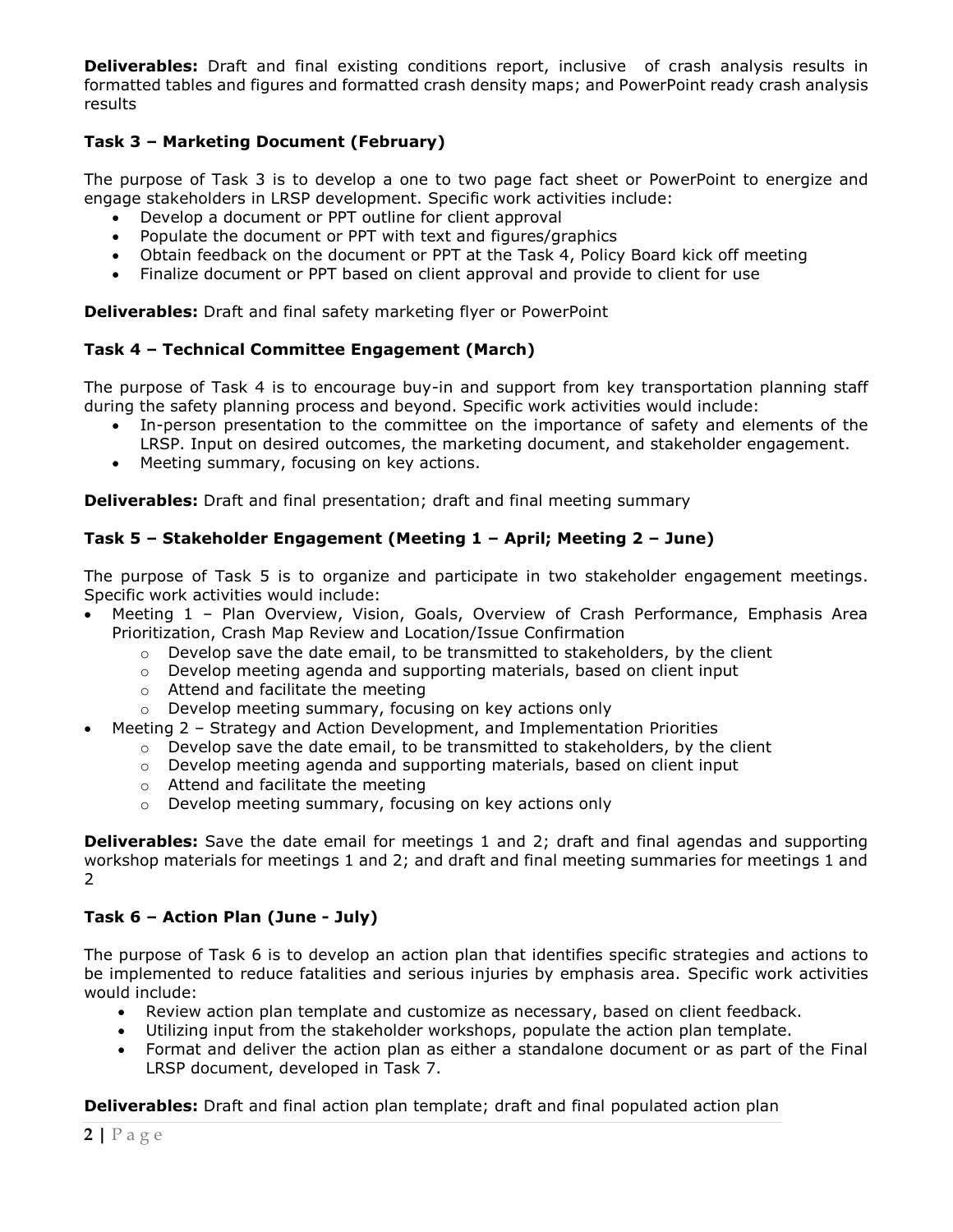#### **Task 7 – Plan Development (July – August)**

The purpose of Task 7 is to populate the LRSP template, deliver a final document, and develop MTP integration guidance document. Specific work activities would include:

- Develop and Format Plan
	- o Insert text and graphics, and format document for client review and approval
	- o Deliver final document in both PDF and WORD formats
- MTP Integration Guidance
	- o Develop a concise document, explaining the opportunities to integrate the LRSP with the MTP.

**Deliverables:** Draft and final LRSP, and all associated materials, delivered to ODOT and the client

**Table 1. Eastgate Regional Safety Plan Development Schedule**